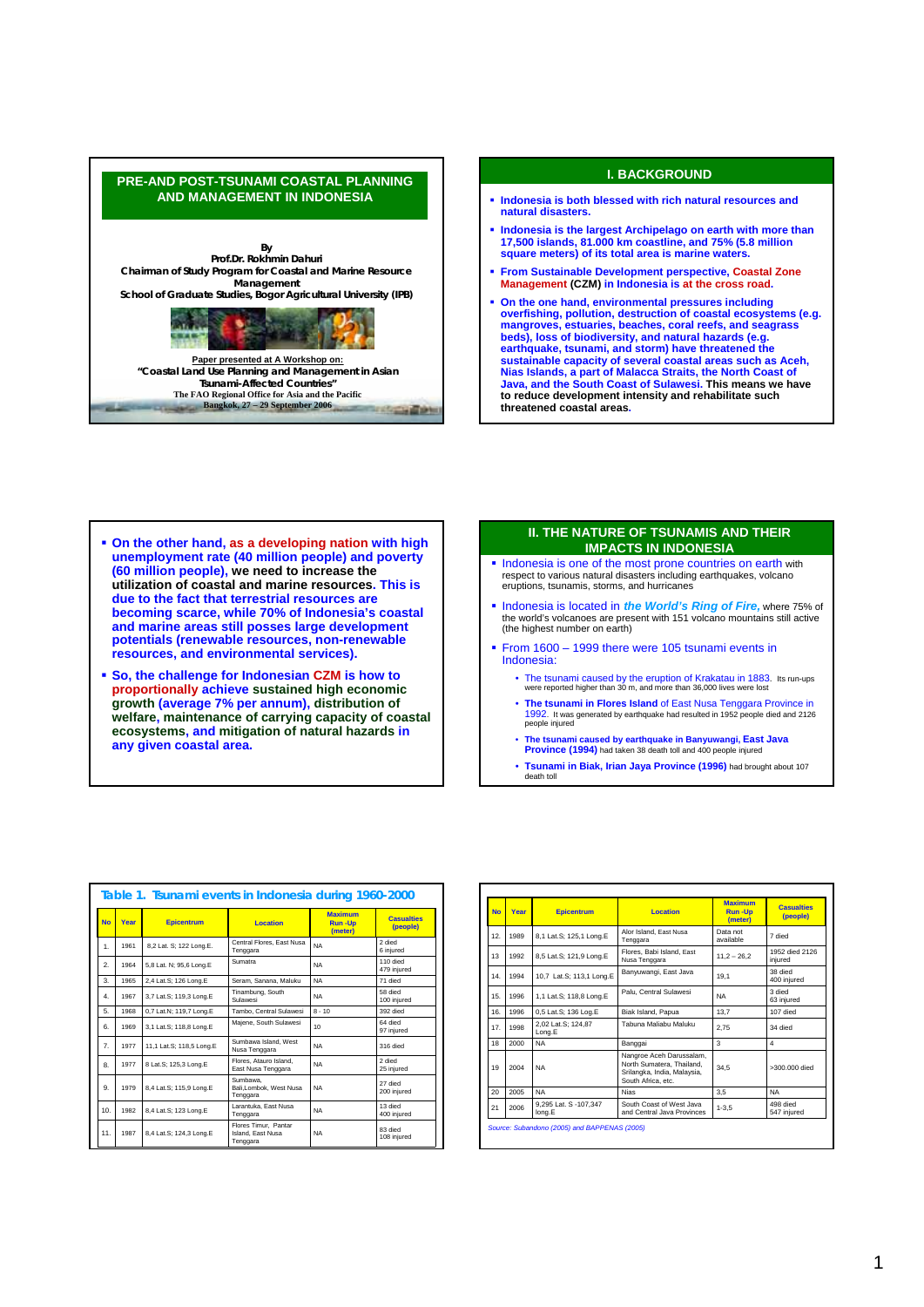- **The most catastrophic tsunami was caused by the Sumatera Earthquakes on 26 December 2004**
	- **The Sumatera Earthquake generated giant tidal waves** (tsunami) which hit coastal areas in NAD and North Sumatera Provinces of Indonesia, Malaysia, Sri Lanka, Thailand, India, Maldives, and a part of South Coast of Africa. Its run-ups were reported higher than 30 m, and more than 300,000 lives were lost.
	- **Indonesia was the hardest hit country** by the December 2004 Indian Ocean tsunami. About 132,000 people were died and 37,000 people missing (not found up until now) in NAD Province and the Islands of Nias.
	- **Most coastal areas as long as 1000 km of coastline** (the same distance from Berlin to Paris) of NAD Province and almost all the Islands of Nias, North Sumatra Province with a total area of 12,345 square kilometers were devastated by the earthquake and the Indian Ocean tsunami.

The couples control to part of an interesting the







# **III. POST-TSUNAMI PROBLEMS AND ISSUES**

## **Economic, Social, and Cultural Issues:**

- **Before tsunami the economy of NAD Province** was dominated by four sectors: agriculture (contributed 23% to RGDP), Fisheries (7%) oil and gas (20%), and processing industries (20%).
- **The tsunami had practically paralyzed the social-economic activities**
- **The number of unemployed people increased**. About 600,000 800,000 people (25% of the total NAD's workforce) loss their jobs (livelihoods)
- The number of people displaced from their dwellings by the<br>earthquake and tsunami is about 600,000 people. Total number of<br>house loss/damage 120,000 units and the average number of a family<br>living in one house was 5 peop

**Table 2. A Summary of Economic Facilities and Infrastructures of NAD Province, and Nias Regency of North Sumatra Province destroyed by the Indian Ocean Tsunami** 

| <b>Facilities &amp; Infrastructure</b> | <b>Damage/Loss</b> | <b>Accomplishment of Rehabilitation</b><br>and Reconstruction |                            |  |
|----------------------------------------|--------------------|---------------------------------------------------------------|----------------------------|--|
|                                        |                    | October, 2005                                                 | <b>April, 2006</b>         |  |
| 1. Houses                              | 120,000 unit       | 10,119 unit                                                   | 41,734                     |  |
| 2. Schools                             | 2,006 unit         | $132$ unit                                                    | 524                        |  |
| 3. Mosques & Churches                  | 11.536 unit        | 141 building                                                  | 489 building               |  |
| 4. Health Facilities                   | 127                | 38                                                            | 113 (7,380 health<br>post) |  |
| 5. Fishing Vessels                     | <b>NA</b>          | 4.379 unit                                                    | 6,160 unit                 |  |
| 6. Tambak                              | 20,000 Ha          | NA                                                            | 9,258 Ha                   |  |
| 7. Rice Fields & Plantation            | 87,901 Ha          | 30,926 Ha                                                     | 37,926 Ha                  |  |
| 8. Roads                               | 3.000 Km           | <b>NA</b>                                                     | 490 Km                     |  |
| 9. Bridges                             | 120                | NA                                                            | 41                         |  |
| 10. Micro & Small Enterprices          | 100,000            | 3,640                                                         | 147,823                    |  |
| 11. Fishing ports and fish landings    | 38 units           | NA                                                            | NA                         |  |
| 12. Ports/Harbors                      | 14                 | 5                                                             | 5                          |  |
| 13. Airports                           | 11                 | $\overline{\mathbf{c}}$                                       | 5                          |  |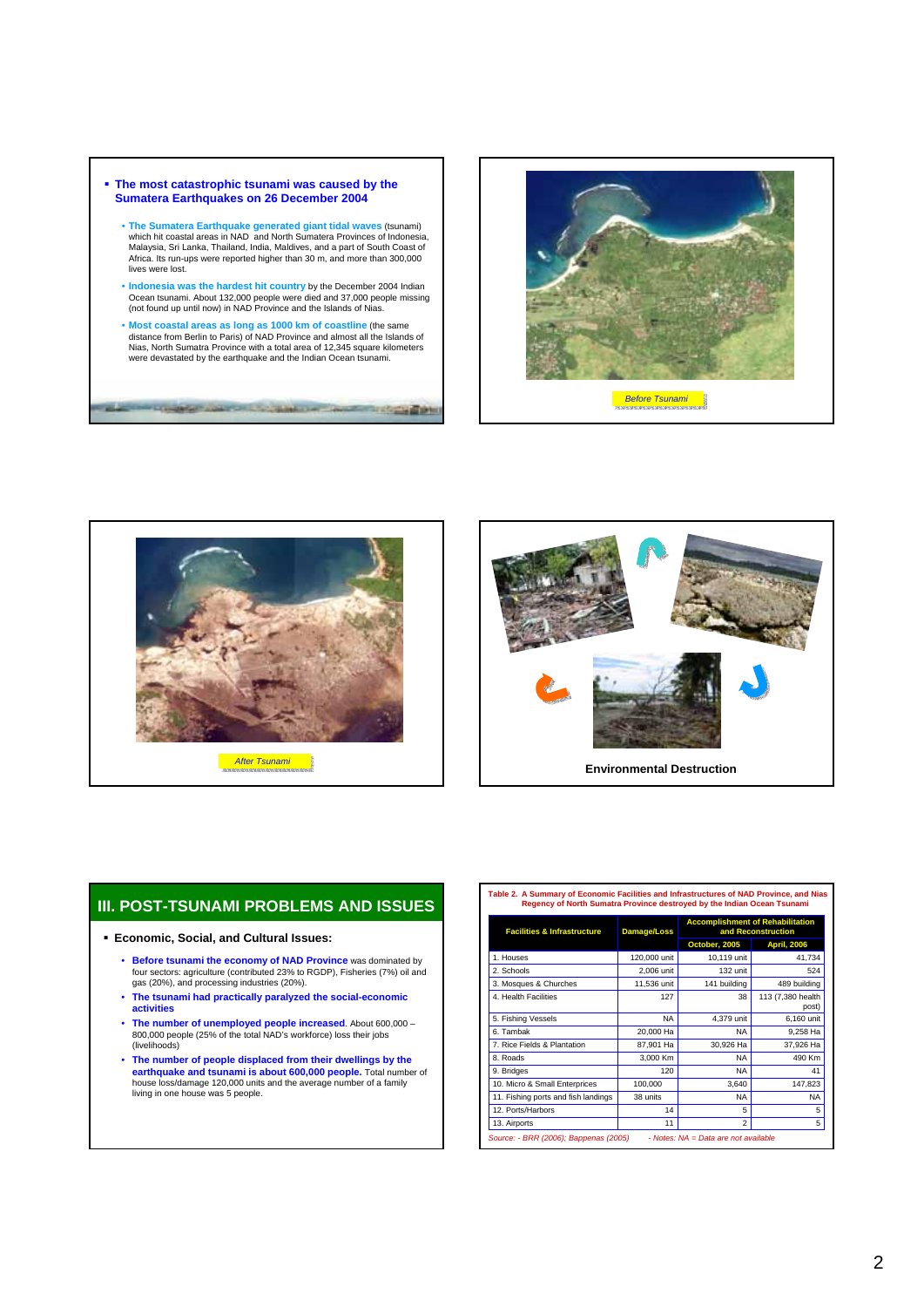|                               | <b>Damage</b> | <b>Losses</b> | <b>Total</b> |
|-------------------------------|---------------|---------------|--------------|
| Social Sectors                | 1.684         | 57            | 1,741        |
| Housing                       | 1.398         | 39            | 1.437        |
| Education                     | 119           | 9             | 128          |
| Health                        | 82            | 9             | 92           |
| Religious and culture         | 83            | $\Omega$      | 83           |
| Infrastructure                | 636           | 241           | 877          |
| Transport                     | 391           | 145           | 536          |
| Communications                | 19            | 3             | 22           |
| Energy                        | 68            | U             | 68           |
| Water and Sanitation          | 27            | 3             | 30           |
| Flood control                 | 132           | 89            | 221          |
| <b>Productive Sectors</b>     | 352           | 830           | 1.182        |
| Agriculture                   | 84            | 141           | 225          |
| <b>Fisheries</b>              | 102           | 409           | 511          |
| Industry and Trade            | 167           | 280           | 447          |
| Cross-Sectoral                | 252           | 400           | 652          |
| Environment                   | 155           | 394           | 549          |
| Governance & Admin.           | 84            | 5             | 89           |
| Bank and Finance              | 14            | $\Omega$      | 14           |
| <b>Emergency Expenditures</b> | $\Omega$      | $\Omega$      | $\Omega$     |
| <b>TOTAL</b>                  | 2,924         | 1,528         | 4,452        |

# **Agriculture Sector After Tsunami** 9 20,101 ha of **rice fields** and 67,800 ha of **plantations** (coconut, cacao, coffee, cashew nuts, and sugar palm) were totally destroyed 9 **Animals died or loss:** 208,000 ruminants (cows, buffalos, horses, etc.), 1,450,000 poultry (chickens, ducks, swan, etc.) **CONTRACTOR CONTRACTOR CONTRACTOR**





## **Economic, Social, and Cultural Issues:**

- ¾**During the emergency response phase (24 December 2004 – 26 March 2005) there were issues about land captures by speculators, or powerful individual and business groups. After the BRR (Agency for Rehabilitation and Reconstruction) such issues were gradually resolved.**
- ¾**Violation of spatial planning enacted by the BRR, particularly regarding setback zone, green belt, and buffer zone.**
- ¾ **Many grants, aids, and projects (fishing vessels, tambak, infrastructures, etc.) were not technically suitable nor culturally acceptable due to a lack of coordination between BRR and stakeholders (provincial and local governments, int'l donors, NGO's, and local communities).**
- ¾**Slow economic recovery programs have resulted in social distrust, frustration and 'spoiled mentality' of many tsunami survivors. CHECK COMMUNITY CONTRACTOR**

#### **Environmental Issues:**

- ¾ **Most coastal areas as long as 1000 km of coastline** (the same distance from Jakarta to Surabaya) of NAD Province and almost all the Islands of Nias, North Sumatra Province with a total area of 12,345 square kilometers were devastated by the earthquake and the Indian Ocean tsunami.
- ¾ **Land inundation by seawater and salination as well as suspected toxic substances brought by the tsunami.**
- ¾ **Destroyed/heavily damaged mangroves in NAD: 84,000 ha or 24,3% of the total mangrove area 346,838 ha (Ministry of Forestry, 2005)**
- ¾ **Destroyed/heavily damaged coral reefs in NAD: 29,175 ha or 30% of the total Coral Reefs area 97.250 ha (Australian Institute Of Marine Science, 2006)**
- ¾ **Destroyed/heavily damaged seagrass in NAD:**

**600 ha Seagrass area (Australian Institute Of Marine Science, 2006)** $-400$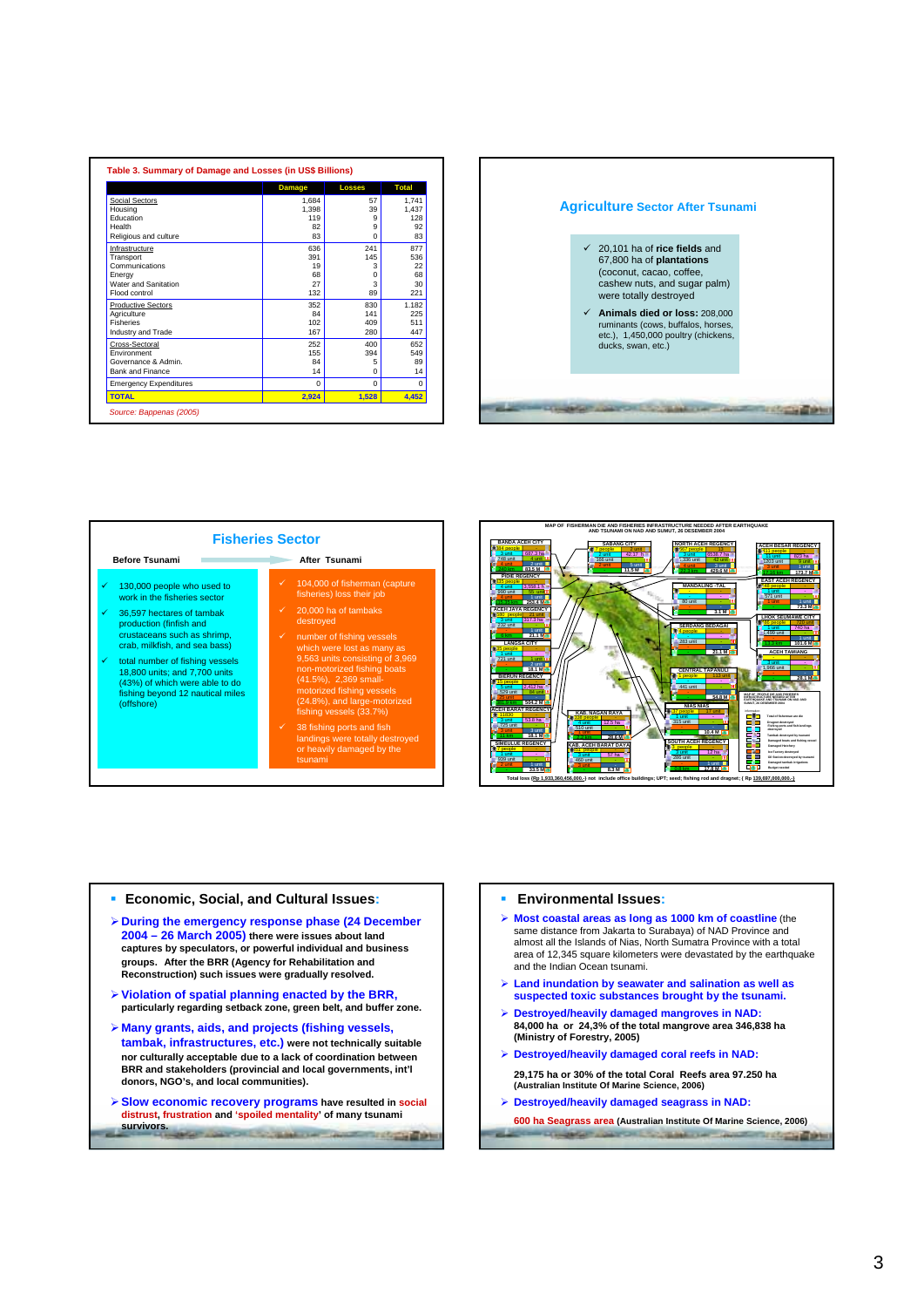# **IV. POLICIES AND INSTITUTIONS**

- ¾ **Because of a multi-use nature, common property resource, and as the accumulator of externalities from land- and ocean- based human activities and natural processes; a lot of agencies at national, provincial, and local government levels involved in Coastal Zone Management (CZM) in Indonesia.**
- ¾ **At the national level, there are 22 agencies involved in CZM (Table 4). For instance:**
- **1. Ministry of Public Works, National Agency for Development planning, and Ministry of Marine Affairs and Fisheries (MMAF) are responsible for coastal and sea use planning.**
- **2. BPN (National Agency for Land Resources) is responsible for land administration and permit for land uses.**
- **3. MMAF responsible for coastal fisheries and aquaculture, sunken treasures, and small island resources (with Ministry of Home Affairs)**

**AND RESIDENCE AND RESIDENCE** 

- **4. Ministry of Forestry responsible for mangrove (coastal forest) and Marine Protected Areas (with MMAF).**
- **5. Ministry of Agriculture responsible for coastal agriculture.**
- **6. Ministry of Energy and Mineral Resources is responsible for mining of energy and mineral resources.**
- **7. Ministry of Tourism and Culture responsible for tourism.**
- **8. Ministry of Transportation responsible for transportation.**
- **9. Ministry of Home Affairs responsible for governance and civil servants.**
- **10. Indonesian Maritime Council (DMI = Dewan Maritim Indonesia) is responsible for coordinating the management of coastal and ocean development at the national level.**

**COMPANY AND CONTRACTOR AND DESCRIPTION** 

| A                       | <b>Coordination institution</b>                                                                  | <b>Function</b>                                                                                                                                                             |
|-------------------------|--------------------------------------------------------------------------------------------------|-----------------------------------------------------------------------------------------------------------------------------------------------------------------------------|
| 1                       | The StateMinistry of Environment                                                                 | To coordinate national environmental policies &<br>quidelines<br>To arrange study and analysis process about<br>environment impact                                          |
| $\mathfrak{p}$          | Department of Finance and Budgeting<br>Ditjen and National Development Planning<br>Agency (NDPA) | To coordinate every activity of<br>national development planning and to allocation<br>resources for carry as program implementation                                         |
| 3                       | Department of Home Affairs                                                                       | To coordinate every activity of<br>regional development planning, include<br>development fisheries on regional                                                              |
| $\overline{\mathbf{4}}$ | Minister of Research and Technology<br>(BPPT)                                                    | To coordinate research and development<br>technology in inventory sea resources                                                                                             |
| 5                       | Agency of Coordination Survey and<br>National Mapping (BAKOSURTANAL)                             | To coordinate make maps (include coastal line)                                                                                                                              |
| 6                       | Indonesian institute of sciences, center of<br>oceanology research and development<br>(P3O-LIPI) | Coordinate Research Ocean Activities, Center of<br>Ocean Ecology Data information, and Giving<br>advices to others Institution                                              |
| $\overline{7}$          | Bappeda (Province, Regency or City)                                                              | Coordinate plan regional development and sectoral<br>and enterprise sector in the Province, Regency or<br>City, especially integrated coastal planning and<br>spatial zone. |

| Α  | <b>Coordination institution</b>                      | <b>Function</b>                                                                                       |
|----|------------------------------------------------------|-------------------------------------------------------------------------------------------------------|
|    | <b>Ad-hoc committee</b>                              |                                                                                                       |
| 8  | Indonesian maritime board                            | Coordinate and handling ocean and fisheries<br>development problems                                   |
| 9  | Committee coordinate national area and<br>deep ocean | Handling the problem of border with neighbored<br>country and international                           |
| 10 | Ocean security coordination agency                   | Coordinate and handling ocean protect problems,<br>like to vessel piracy, illegal fishing, smuggling. |
| 11 | Province, regency/city workgroup                     | Coordinate implementation of fisheries project on<br>region                                           |

|         | <b>Function</b>                                                                                                                           |                                                  |
|---------|-------------------------------------------------------------------------------------------------------------------------------------------|--------------------------------------------------|
|         | Development, arrange fisheries activity on coastal zone<br>and ocean: development coastal zone and small island:<br>development resources | <b>BEFORE REFORM E</b><br>• Centralization       |
|         | Development ocean and coastal zone ecosystem<br>conservation activity                                                                     | This principle is orien<br>development include   |
|         | Responsible in ocean development as transportation<br>media include protected ocean contamination                                         | works, transportation.                           |
|         | Development every activities that relation with oil and gas<br>exploration on coastal zone (on-shore) and off shore                       | technical department<br>each secoral departm     |
| ion     | Responsible on human resource development in ocean<br>sector and ocean research                                                           | • Medebewind                                     |
| and     | Ocean territorial boundaries security, and gathering<br>hydrooceanography data and ocean area maps                                        | Development remains                              |
| d trade | Arrange every activity to development industry in ocean<br>and coastal zone in clued protect industry waste                               | but to enhance efficie<br>hy local administratio |

Planning and regional program on ocean and fisheries and help department of ocean and fisheries.

Development cooperation business especially fisheries cooperation (KUD Mina) in coastal zone village

Development every activity coastal engineer as infrastructure development coastal zone erosion

Department of tourism Development activity ocean and coastal zone tourism

protection.

Ocean and Fisheries Agency

eur and cooperation

ent of settlement and regional means development reparation

**Department industrialization an** 

TNI AL/Agency Oceanography hydrographic

5 Department culture and education

**Department mining end energy** 

**Department transportation** 

partment of forestry

**Department fisheries and ocean B Sectoral institution Function**

 $M<sub>in</sub>$  of micro e

 $\frac{1}{10}$ 

8

6

## **THE GOVERNMENT SYSTEM IN INDONESIA ERA STARTING IN 1999 (Act No.5/1974)**

ted toward sectoral development. Sectoral agriculture, forestry, mining, tourism, public etc. Each development has responsibility of ts. All policies, planning and supervision under nent's jurisdiction.

is the responsibility of the central government, ency and effectiveness development is executed by local administration under supervision from the central government. Performance and funding are controlled by the central government.

#### **Decentralization**

Devolution of government affairs from the upper level of government to lower levels of government. It is also defined as the delegation of authority from the central government to local administrations.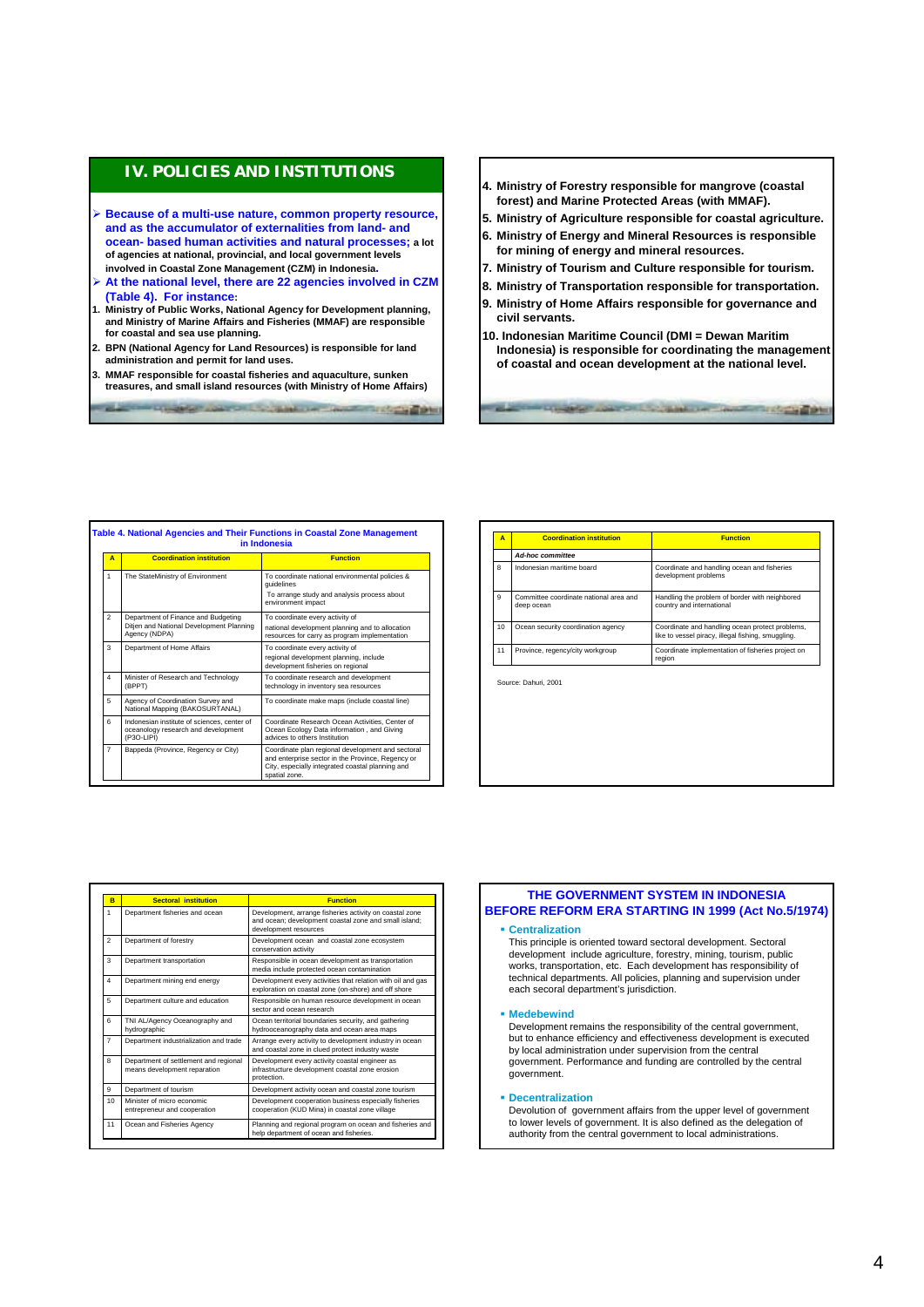### **THE GOVERNMENT SYSTEM IN INDONESIA AFTER REFORM ERA (Act No.22/1999 revised with Act No.32/2004)**

#### **Autonomy**

**Gives local government and community (via local parliament) to identify and develop their own resources (human resources, natural resources, and man-made resources) for creating a developed, just, and prosperous local society by improving public services through Good and Entrepreneurial Governance in the framework of the Unity of Indonesian State.**

### **Decentralization**

**Devolution of government affairs from the upper level of government to lower levels of government. It is also defined as the delegation of authority from the central government to local government.**

**Except for 5 government affairs (foreign affairs, currency and finance, justice, security and defense, and religion), others have been the responsibility of local (regency/district) government.**

#### **SOVEREIGNTY AND JURISDICTION OVER INDONESIAN MARINE WATERS (Act No.32/2004)**

- **Sovereignty over all Indonesian marine waters (inland, archipelagic, and territorial waters) is all belong to the National (Central) Government.**
- **In line with UNCLOS 1982, the jurisdiction of Indonesian Exclusive Economic Zone is also under the National Government.**
- **Regency/District Government has jurisdiction (rights and obligations) to explore, utilize, and manage (including to conserve) coastal and marine resources occurring within an area from the coastal base line at the lowest tide up to 4 nautical miles seaward.**
- **Provincial Government has jurisdiction to explore, utilize, and manage coastal and marine resources located within an area from 4 nautical miles up to maximum 12 miles seaward.**

#### **A HISTORICAL DEVELOPMENT OF COASTAL MANAGEMENT IN INDONESIA**

- **Despite the fact that Indonesia is the largest maritime and archipelagic state on earth (in terms of sea space and resources), the first government document which emphasizes the strategic value of coastal and marine resources for the advancement and prosperity of the nation including policies and programs to materialize such a potential was the 1993 GBHN (State Policy Guidelines).**
- **During 1993 to September 1999 (before the establishment of MMAF), CZM efforts in Indonesia were mostly academic exercises which were driven by bilateral and multilateral development loans or grants, international NGO's, or Indonesian universities and research institutes. Examples:**
- **ICZM of Segara Anakan Lagoon, Cilacap, Central Java (ADB, 1986) ICZM of Bunaken National Park (USAID and Min. of Forestry,1989) ICZM of Lampung, East Kalimantan, and North Sulawesi provinces (USAID, 1995 – 2004)**
- **Consequently, most CZM programs before the Reform Era (the establishment of MMAF) were like** *'a paper CZM' ('a toothless tiger***'). Therefore, issues such as unclear, absent, or overlapping policies and regulations over coastal development and management were continue, which brought about spatial and resource use conflicts, uncertainties for investment and business, and inefficiencies. In addition, slow and low yielding economic sectors perceived by decision makers (e.g. capture fisheries, aquaculture, agriculture, forestry and let a lone conservation areas) were mostly displaced by quick and big yielding economic sectors (e.g. mining and energy, real estates, and industrial estates).**
- **Since the establishment of MMAF equipped with a special Directorate General for Coastal and Small Island Management, the implementation of ICZM has been improving. Examples: ICZM of MCRM Program in 15 provinces and 52 regencies/cities. ICZM of coral reef ecosystems under COREMAP in 6 provinces and 12 regencies.**

## **COASTAL ZONE MANAGEMENT IN TSUNAMI'S AFFECTED AREAS (ACEH AND NIAS ISLANDS) The BRR (The Executing Agency) supported by the**

 **After the Emergency Response Phase (24 December 2004 – 26 March 2005), President of Republic of Indonesia (Perpu Act No.2/2005) establish the BRR for a time frame up to 2009 with four major missions:**

- **1. Redevelop Aceh and Nias communities socio-cultural life as an individual and as a society.**
- **2. Reconstruct physical and institutional infrastructures.**
- **3. Redevelop the economy of Aceh and Nias.**
- **4. Redevelop Provincial, Regency/City Government to ensure better and more efficient public services.**
- **Steering Committee and The Supervision Committee is responsible for planning and implementation of all rehabilitation and reconstruction projects and programs.**
- **Total budget allocated for rehabilitation and reconstruction of Aceh and Nias from April 2005 to April 2009 is Rp 60 trillions (US\$ 7.5 billions). On top of this, are from donor agencies and NGO's.**
- **Programs and projects funded by the GOI's budget are implemented by the BRR; while those projects funded by donor countries and NGO's should be under the coordination of BRR.**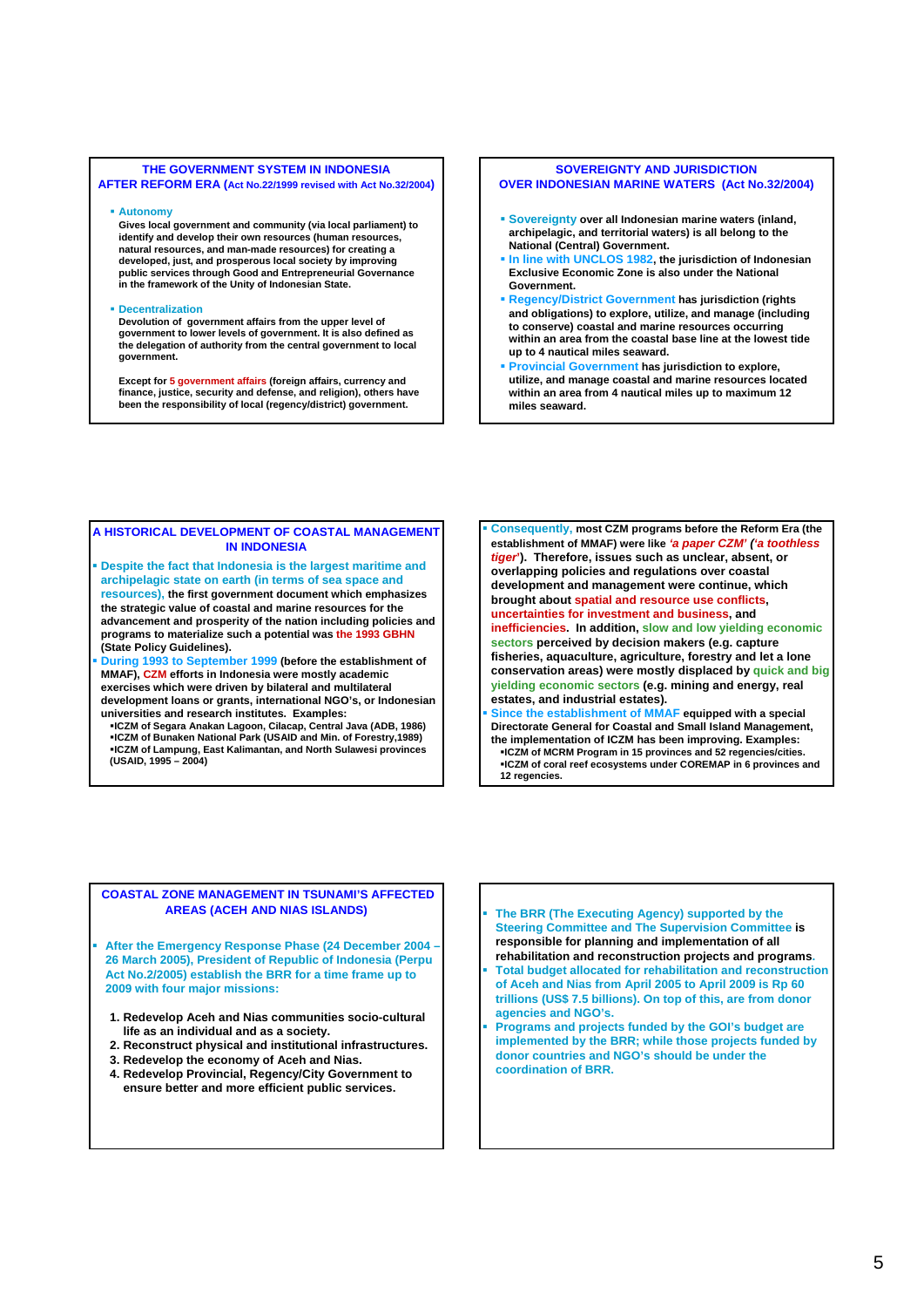



# **V. LESSONS LEARNED AND RECOMMENDED SOLUTIONS 1. Establish disaster management as a national policy and equipped with a national agency which is responsible for implementing such a policy. 2. To mitigate the adverse impacts of tsunami, the tsunami management (in the context of the national disaster management) should be embedded in ICZM of every regency/city and province which is prone to tsunami threats. CALL COMMON COMPANY RESIDENTS**

- **3. Program Components and Mechanisms of Tsunami Management within the ICZM Framework are as follows:**
	- **1. Establishment and operation of Tsunami Early Warning System.**
	- **2. Non-structural counter measures.**
	- **3. Structural counter measures.**
	- **4. Tsunami research and development.**
	- **5. Social-economic and institutional measures for sustainable coastal development.**
	- **6. Enactment of national disaster management law.**

**SEE FOOTBALLINE OF** 

**Service of company of the N** 



## **5.2. Non-structural Counter Measures**

- Public awareness; Education, training and awareness building, dissemination media, and various public campaign activities
- Development of Spatial Use Planning Models for Provinces, Districts, Cities and Small Islands
- Development of National Policy and Guidelines (Coastal and Small Islands Hazards Mitigation, Integrated Coastal Zone Management, and Indonesian Coastal Management Act)
- Marine and Coastal Resources Management Program